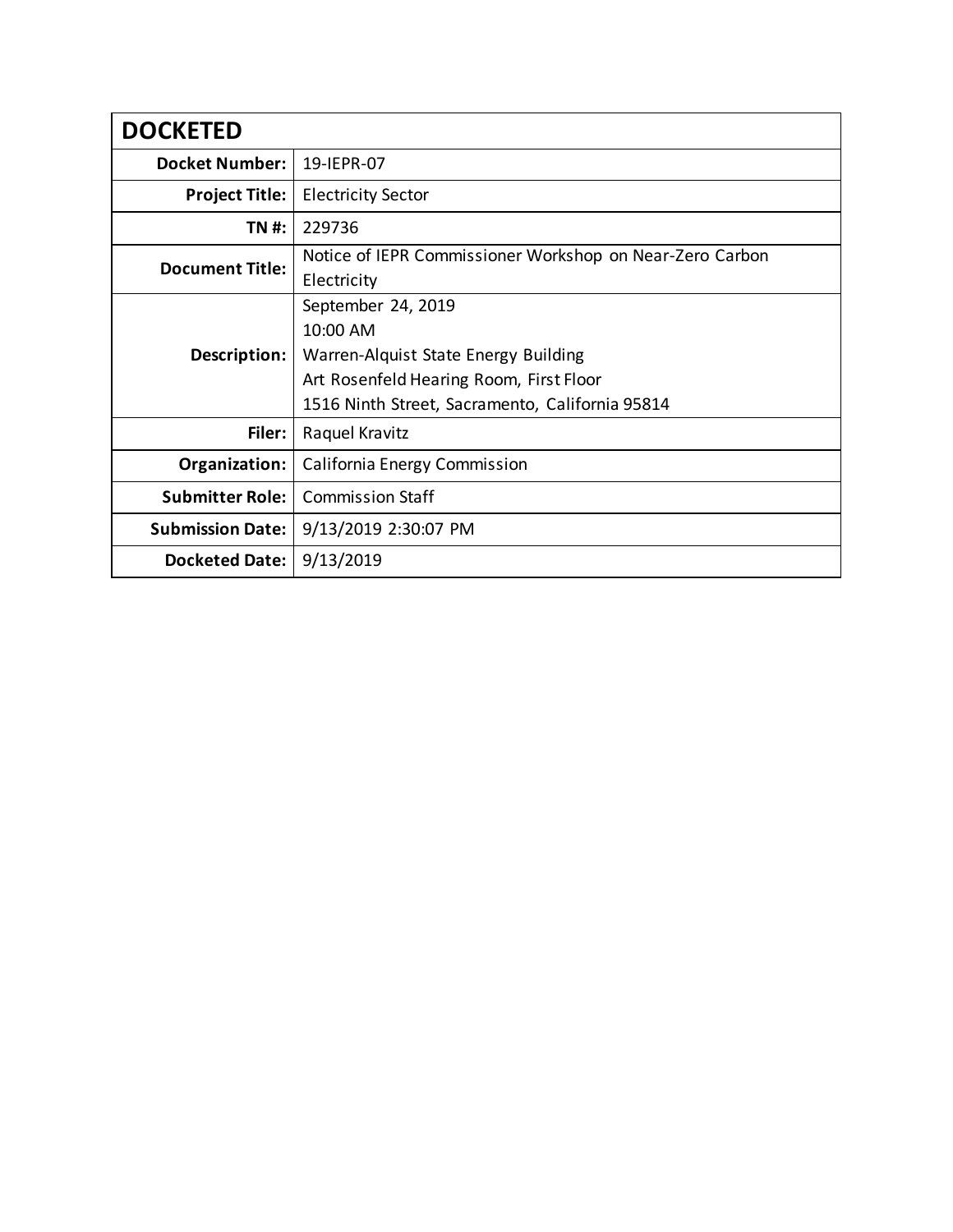#### **CALIFORNIA ENERGY COMMISSION** 1516 Ninth Street

Sacramento, California 95814

Main website: www.energy.ca.gov

CEC-70 (Revised 1/19)

In the matter of:

*2019 Integrated Energy Policy Report (2019 IEPR)* 

 $\_$ 

**Docket No. 19-IEPR-07**

NOTICE OF WORKSHOP

RE: Near-Zero Carbon Electricity

# **NOTICE OF IEPR COMMISSIONER WORKSHOP ON NEAR-ZERO CARBON ELECTRICITY**

| | | | | |

The Lead Commissioner for the *2019 Integrated Energy Policy Report* (*2019 IEPR),*  Vice Chair Janea A. Scott will host a workshop to discuss deep decarbonization of the electricity sector. A quorum of Commissioners may participate, but no votes will be taken.

#### **September 24, 2019**

10:00 AM Warren-Alquist State Energy Building Art Rosenfeld Hearing Room, First Floor 1516 Ninth Street, Sacramento, California 95814 (Wheelchair Accessible)

Remote access is available by computer or phone via WebEx.<sup>™</sup> For details, go to https://energy.webex.com/

## **Agenda**

The California Energy Commission (CEC) and the California Air Resources Board will provide an overview of California's climate and energy policies. Researchers will discuss scenarios for achieving decarbonization and the assumptions and sensitivities that went into the development of those scenarios. Utility representatives, researchers, and academics will discuss considerations for achieving deep decarbonization.

A detailed meeting schedule will be posted prior to the workshop at http://www.energy.ca.gov/2019\_energypolicy/.

## **Background**

Assembly Bill (AB) 32 (Núñez, Chapter 488, Statutes of 2006), the California Global Warming Solutions Act of 2006, established a goal of reducing greenhouse gas (GHG) emissions to 1990 levels by 2020. In 2015, former California Governor Edmund G.

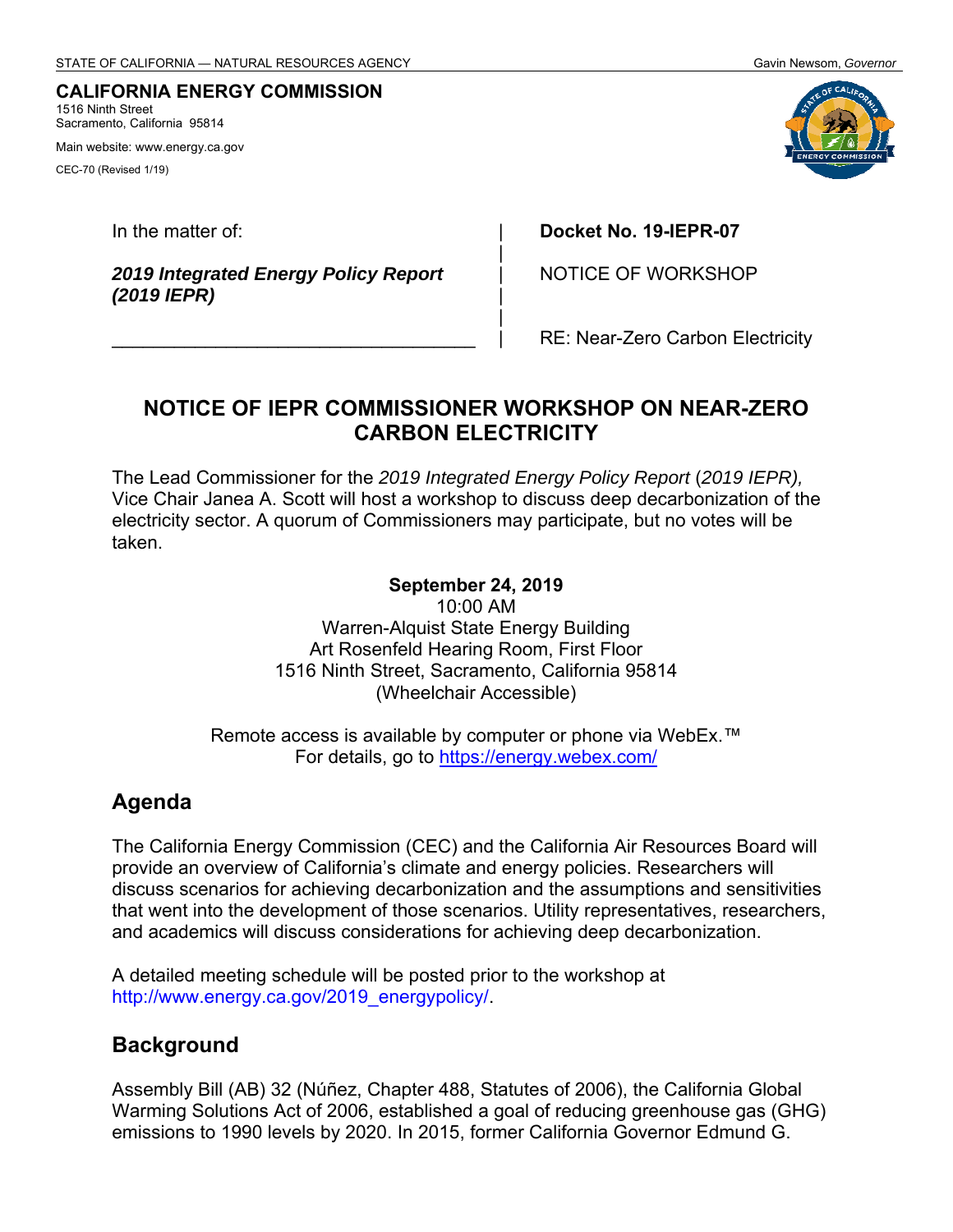Brown Jr. issued Executive Order B-30-15, establishing a GHG target of 40 percent below 1990 levels by 2030. This was codified in 2016 with Senate Bill (SB) 32 (Pavley, Chapter 249, Statutes of 2016). In 2018, SB 100 (de León, Chapter 310, Statutes of 2018) set a planning target of 100 percent zero-carbon electricity resources by 2045 and increased the 2030 renewables target from 50 percent to 60 percent. Former Governor Brown also issued Executive Order B-55-18 with a new statewide goal to achieve carbon neutrality (zero-net GHG emissions) by 2045 and to maintain net negative emissions thereafter.

Since the passage of AB 32, the state has adopted a number of energy policies and programs with GHG emissions reduction goals. This has resulted in a 37.6 percent reduction of GHG emissions from the electricity sector in 2016, surpassing the 2020 goal and nearly meeting the 2030 goal. Steep reductions in energy-related GHG emissions are necessary to achieve the 2045 goal. This workshop will provide a high level overview and discussion of various deep decarbonization pathways and subjects critical to achieving deep decarbonization.

### **Public Comment**

**Oral Comments**: Commissioners will accept oral comments at the end of the workshop. Public comments may be limited to three minutes or less per speaker and to one person per organization. If participating via WebEx, use the "raise hand feature" so the administrator can introduce you and unmute your microphone after comments from the floor.

**Written comments**. Written comments must be submitted to the Docket Unit by **5:00 p.m. on October 8, 2019**.

Written and oral comments, attachments, and associated contact information (including address, phone number, email address) will become part of the public record of this proceeding with access available via any Internet search engine.

#### **For the** *2019 IEPR,* **the Energy Commission encourages the use of its electronic commenting system**. Visit

https://efiling.energy.ca.gov/Ecomment/Ecomment.aspx?docketnumber=19-IEPR-07, which links to the comment page for this docket. Enter your contact information and a comment title describing the subject of your comment(s). Comments may be included in the "Comment Text" box or attached as a downloadable, searchable in Microsoft® Word (.doc, .docx) or Adobe® Acrobat® (.pdf) file. Maximum file size is 10 MB.

Written comments may also be submitted by email or mail if you choose not to use the electronic filing system. Include the docket number 19-IEPR-07 and Near-Zero Carbon Electricity in the subject line and send to  $docket@energy.ca.gov$ .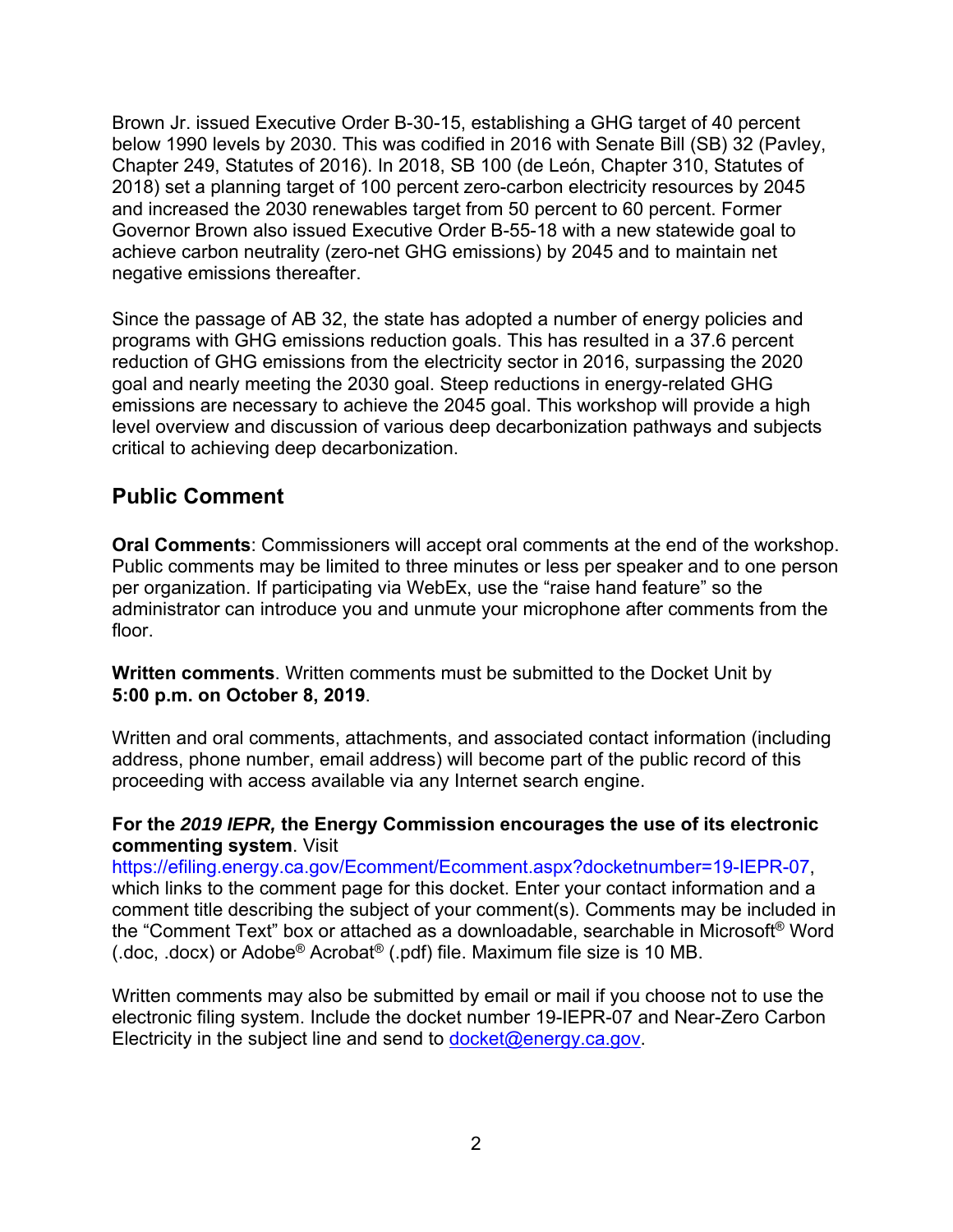If preferred, a paper copy may be sent to:

California Energy Commission Docket Unit, MS-4 Re: Docket No. 19-IEPR-07 1516 Ninth Street Sacramento, California 95814-5512

# **Public Advisor and Other Commission Contacts**

CEC's Public Advisor's Office provides the public assistance in participating in Commission proceedings. For information on how to participate in this forum, please contact Interim Public Advisor, Jennifer Martin Gallardo, at publicadvisor@energy.ca.gov (916) 654-4489, or toll free at (800) 822-6228.

Please direct requests for reasonable accommodation to Yolanda Rushin at yolanda.rushin@energy.ca.gov or (916) 654-4310 at least five days in advance.

Media inquiries should be directed to the Media and Public Communications Office at mediaoffice@energy.ca.gov or (916) 654-4989.

Questions on the technical subject matter of this meeting, should be directed to Le-Quyen Nguyen at le-quyen.nguyen@energy.ca.gov or (916) 654-4650.

For general questions regarding the IEPR proceeding, please contact Raquel Kravitz at raquel.kravitz@energy.ca.gov or (916) 651-8836.

#### **Remote Attendance**

WebEx is the Energy Commission's online meeting service. When attending remotely, presentations will appear on your computer/laptop/mobile device screen, and audio may be heard via the device or telephone. Please be aware that the WebEx meeting may be recorded. WebEx technical support is available at 1-866-229-3239.

**Via Computer:** Go to https://energy.webex.com/ec. If this event is listed, click "Join" If not, click "Unlisted Events" on the left of the screen and enter Event Number **924 942 934**. When prompted, enter your name and email address. No password is needed.

The "Join Conference" menu will offer you a choice of audio connections:

- 1. To call into the meeting, select "I will call in" and follow the on-screen directions.
- 2. International attendees, select "Global call-in number."
- 3. To have WebEx call you, enter your phone number and click "Call Me."
- 4. For Internet audio: If you have a broadband connection, a headset, or a computer microphone and speakers, you may use VolP (Internet audio). Go to the audio menu and click "Use Computer Headset," then "Call Using Computer."